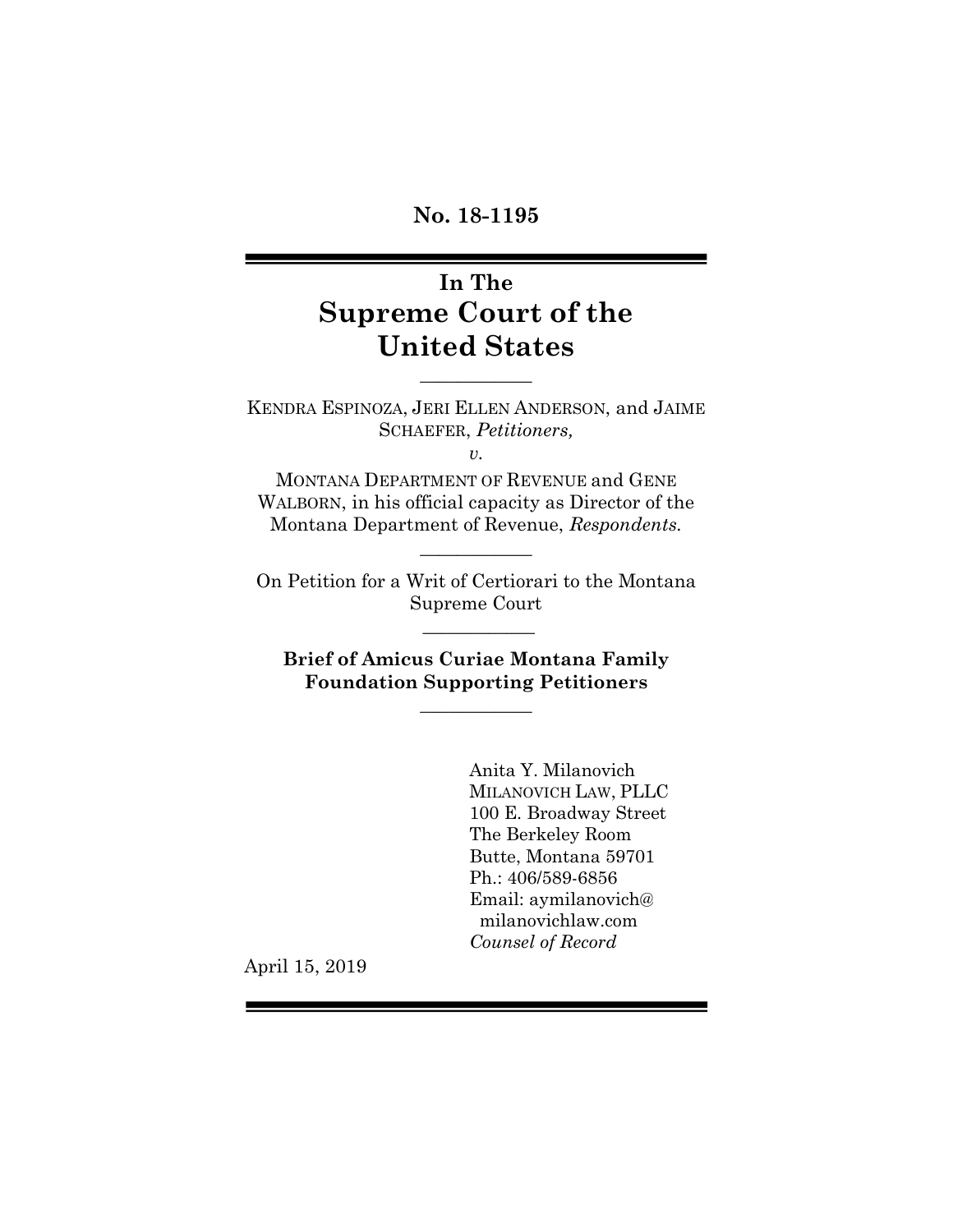### <span id="page-1-1"></span>**QUESTION PRESENTED**

<span id="page-1-0"></span>Does it violate the Religion Clauses or Equal Protection Clause of the United States Constitution to invalidate a generally available and religiously neutral student-aid program simply because the program affords students the choice of attending religious schools?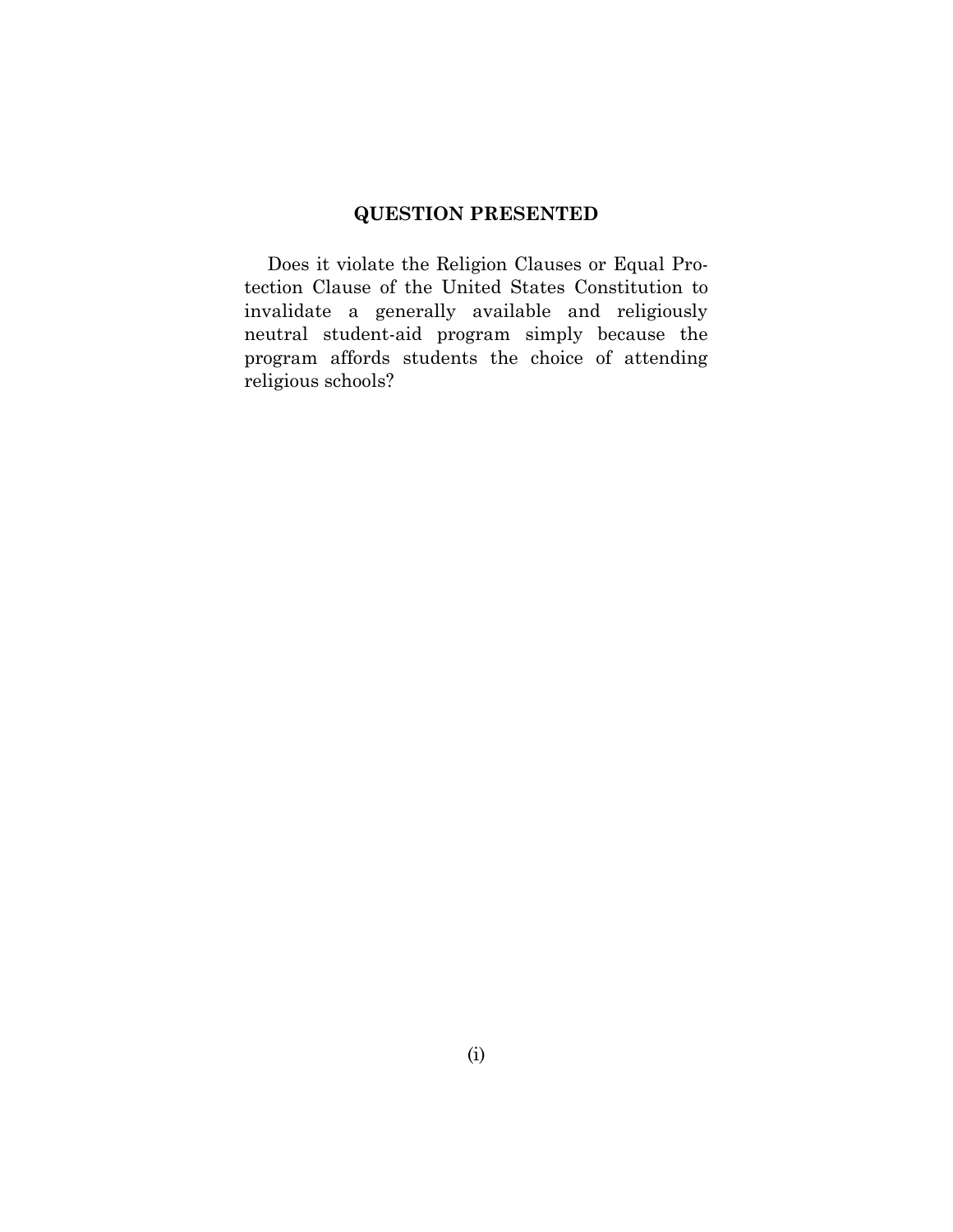## **TABLE OF CONTENTS**

| The Interplay Between the Religion Clauses<br>Ι.<br>as Articulated in <i>Locke</i> Has Created a Con-                                                                                   |
|-----------------------------------------------------------------------------------------------------------------------------------------------------------------------------------------|
| A. The Establishment Clause Requires Secu-<br>lar Purpose and Neutrality and Pro-<br>scribes Coercion and Excessive Entan-<br>glement, Which Montana's Student Aid                      |
| B. The Free Exercise Clause Requires Gen-<br>eral Applicability and Neutrality, Which<br>Montana's Student Aid Program Satisfies 6                                                      |
| C. Lower Courts Have Used Locke to Re-<br>solve the Interplay Between the Religion                                                                                                      |
| II. Locke's Interplay Between the Religion<br>Clauses Raises the Important Question of<br>Allowing Religion to be Marginalized in Civ-<br>il Society, in Violation of the Equal Protec- |
|                                                                                                                                                                                         |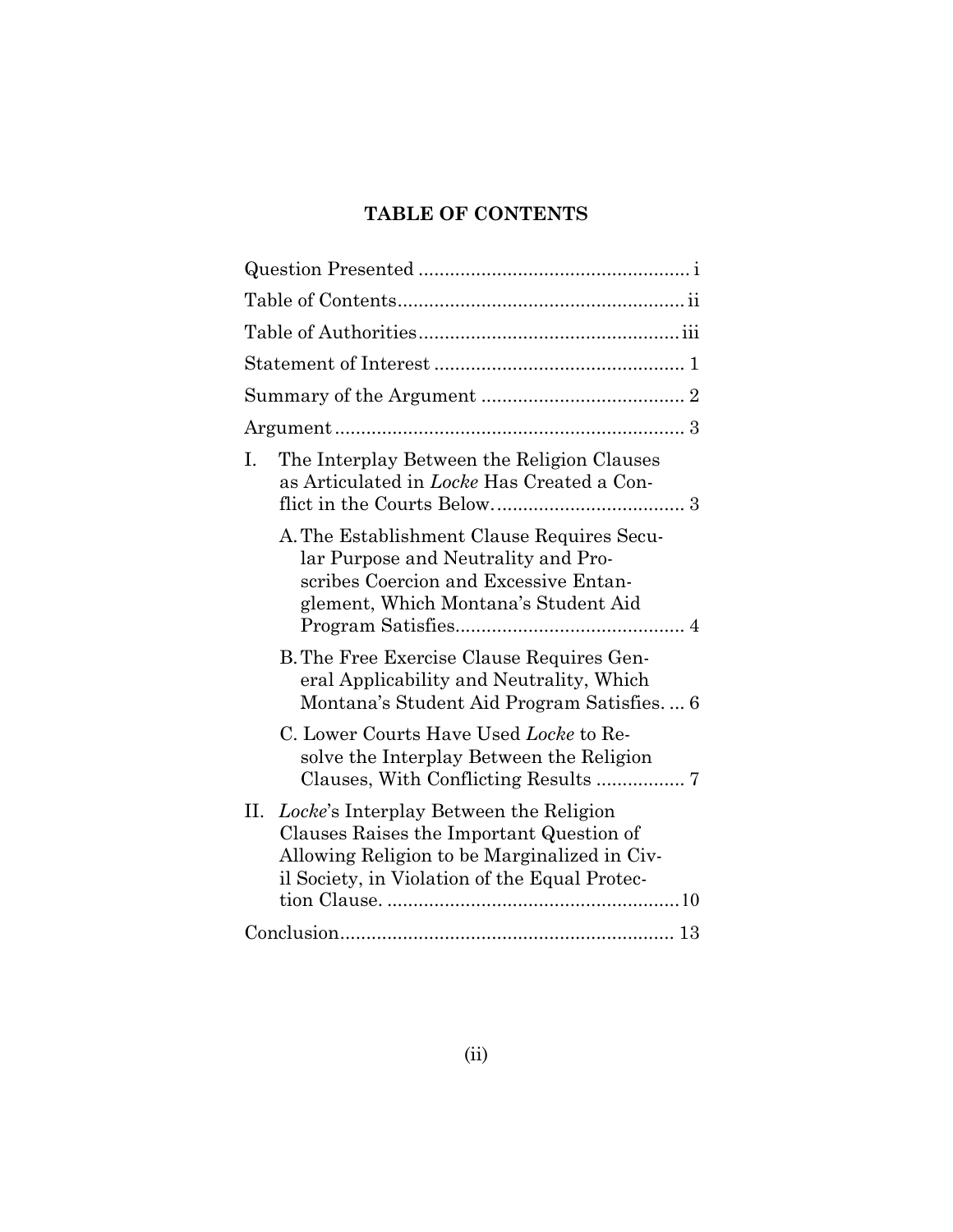## **TABLE OF AUTHORITIES**

## <span id="page-3-0"></span>**Cases**

| Allegheny v. ALCU, 492 U.S. 573 (1989)  5                                                        |  |
|--------------------------------------------------------------------------------------------------|--|
| Anderson v. Town of Durham, 895 A.2d 944                                                         |  |
| Ariz. Christian Sch. Tuition Org. v Winn, 563                                                    |  |
| Badger Catholic, Inc. v. Walsh, 620 F.3d 775                                                     |  |
| Church of Lukumi Babalu Aye, Inc. v. City of                                                     |  |
| Colo. Christian Univ. v. Weaver, 534 F.3d                                                        |  |
|                                                                                                  |  |
| <b>Employment Div., Dept. of Human Resources</b><br>of Ore. v. Smith, 494 U. S. 872 (1990) 11-12 |  |
| Eulitt v. Me. Dep't of Educ., 386 F.3d 344 (1st                                                  |  |
| Good News Club v. Milford Central School,                                                        |  |
| Hunt v. McNair, 413 U.S. 734 (1973)  5 n.2                                                       |  |
| Lee v. Weisman, 505 U.S. 577 (1992) 5-6                                                          |  |
| Lemon v. Kurtzman, 403 U.S. 602 (1971) 5                                                         |  |
| Larson v. Valente, 456 U. S. 228 (1982) 11                                                       |  |
|                                                                                                  |  |
| Marsh v. Chambers, 463 U.S. 783 (1983)  5 n.2                                                    |  |
| McDaniel v. Paty, 435 U. S. 618 (1978)  11                                                       |  |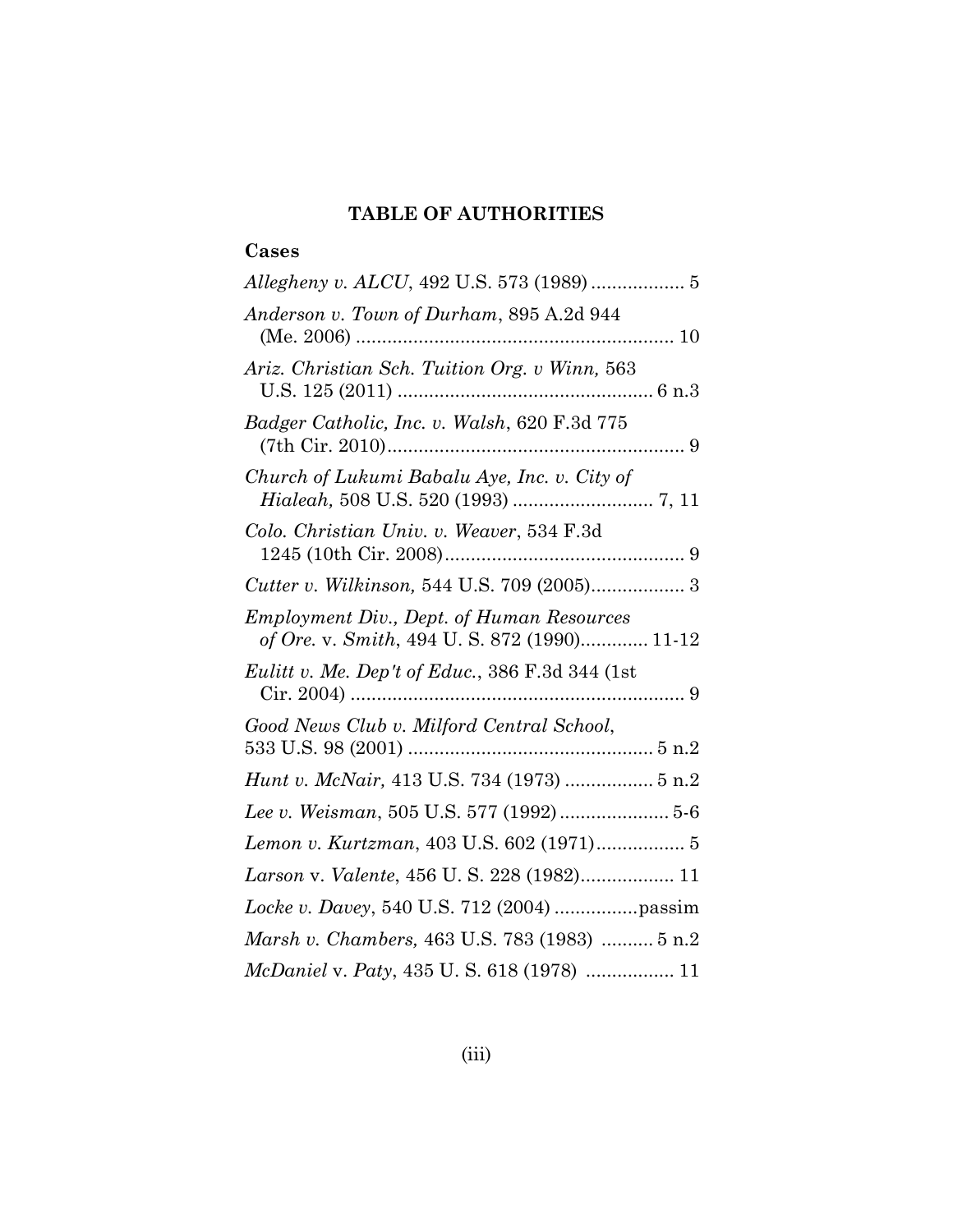| Morris Cty. Bd. of Chosen Freeholders v.      |
|-----------------------------------------------|
| Freedom from Religion Found., 139 S. Ct.      |
|                                               |
| Trinity Lutheran Church of Columbia, Inc. v.  |
| Comer, 137 S. Ct. 2012 (2017) 3, 6, 7, 10-11  |
| Troxel v. Granville, 530 U.S. 57 (2000) 12    |
| Van Orden v. Perry, 545 U.S. 677 (2005) 5 n.2 |
|                                               |
|                                               |
| Zelman v. Simmons-Harris, 536 U.S. 639        |
|                                               |

## **Constitutions and Statutes**

## **Other Authorities**

| Anita Y. Woudenberg, <i>Propagating a Lemon</i> :<br>How the Supreme Court Establishes Reli-<br>gion in the Name of Neutrality, 7 First                                                    |
|--------------------------------------------------------------------------------------------------------------------------------------------------------------------------------------------|
| Mark Edward DeForrest, <i>An Overview and</i><br>Evaluation of State Blaine Amendments:<br>Origins, Scope, and First Amendment<br>Concerns, 26 Harv. J.L. & Pub. Pol'y 551                 |
| Patrick Loughery, Note, <i>Inhibiting Educa</i> -<br>tional Choice: State Constitutional Re-<br>strictions on School Choice, 30 Notre Dame<br>J. L. Ethics & Pub. Pol'y 449 (2016)  11 n.6 |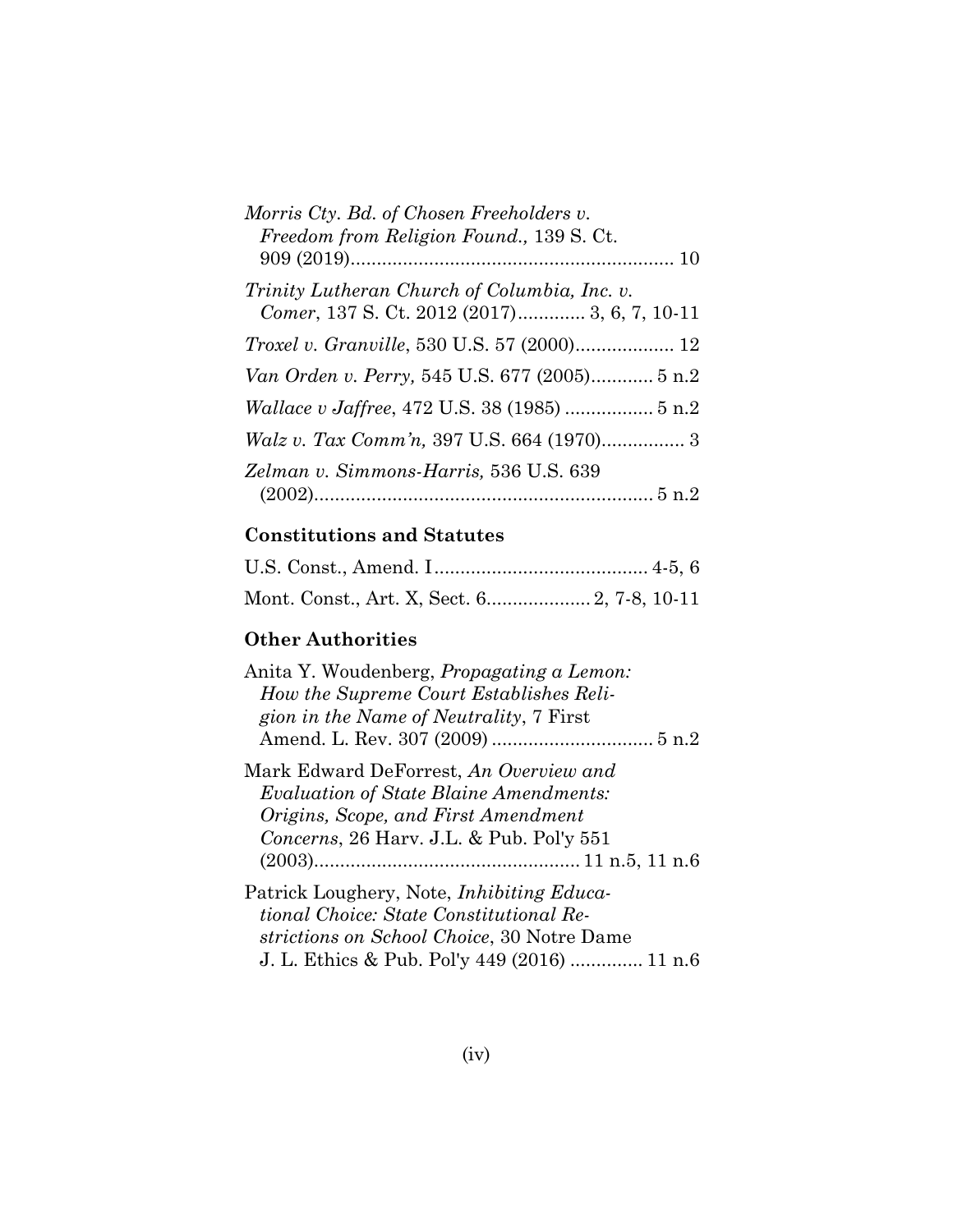#### **STATEMENT OF INTEREST**<sup>1</sup>

<span id="page-5-0"></span>The Montana Family Foundation is "a non-profit, research and education organization dedicated to supporting, protecting and strengthening Montana families." It recognizes the family as "a fundamental institution in a civil society" and that the "government should promote and protect [the family's] formation and well being." It believes that "[a]n informed and politically active citizenry is the best means for shaping pro-family public policy."

The Montana Family Foundation was at the forefront of advancing the Montana student-aid program underlying this case, drafting and advocating for its adoption since 2009. It was adopted in 2015. App. 87.

The Montana Family Foundation is organized as a non-profit corporation under 26 U.S.C. 501(c)(4). It regularly participates as amicus in litigation involving issues of importance to Montana families. *See* http://www.montanafamily.org.

<sup>&</sup>lt;sup>1</sup> No counsel for a party authored this brief in whole or in part, and no counsel or party made a monetary contribution intended to fund the preparation or submission of this brief. No person other than amicus curiae, its members, or its counsel made a monetary contribution to its preparation or submission. The parties received timely notice of and have consented to the filing of this brief.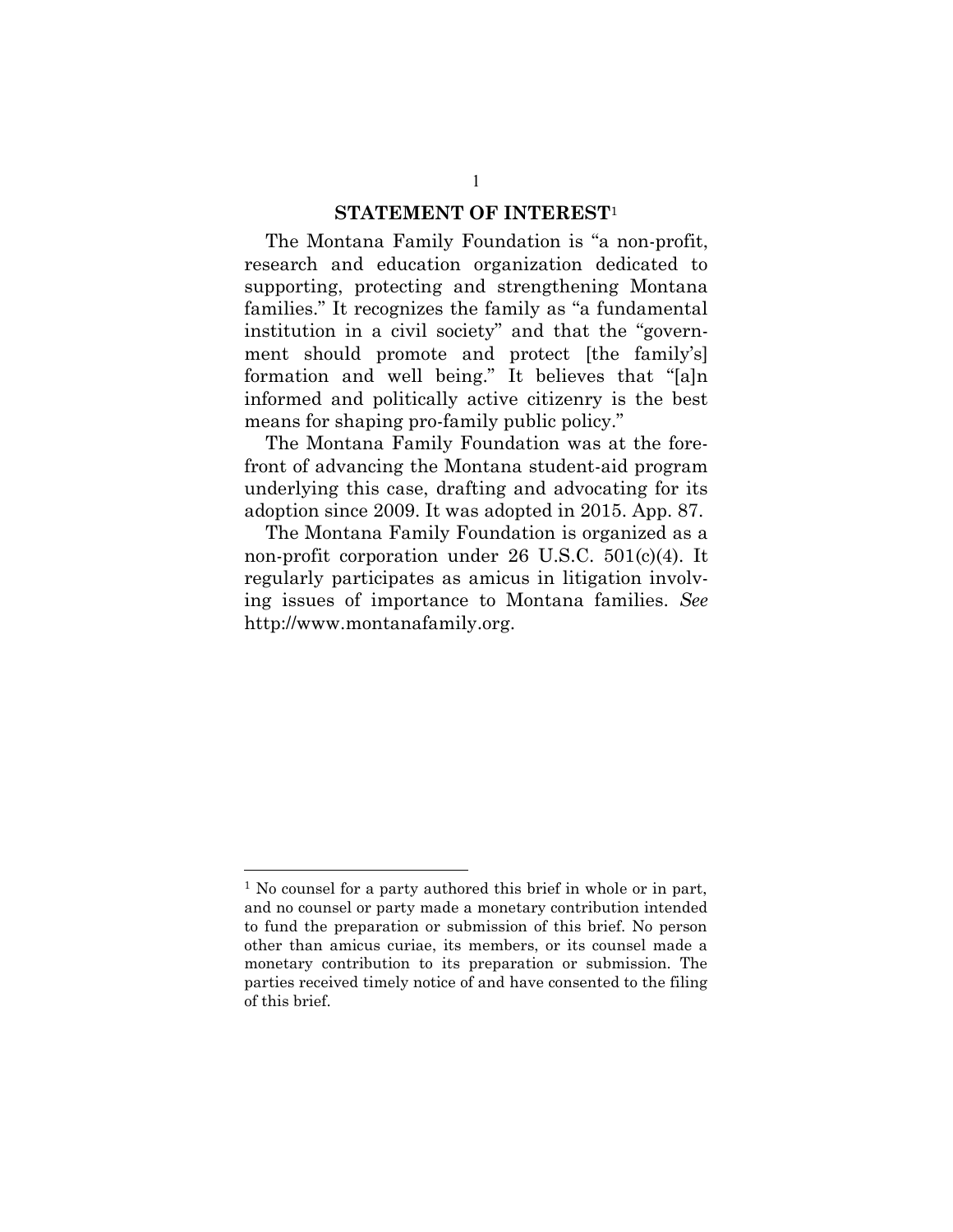#### **SUMMARY OF ARGUMENT**

The Montana Supreme Court in the decision below held that Montana can constitutionally prohibit all government aid to sectarian schools under Article X, Section 6 of the Montana Constitution. So it struck down Montana's Tax Credit Program, a generally available and religiously neutral student-aid program that does not violate the Religion Clauses, simply because the program provides a tax credit for donors to a scholarship program that affords students the choice of attending religious schools.

The court below summarily concluded that Article X, Section 6 fits within *Locke v. Davey*'s "play between the joints," an undefined principle that has resulted in inconsistent outcomes and conflicts among the circuits in its application. The Tenth and Seventh Circuit have cautiously applied *Locke*, reasoning that it still proscribes discrimination against religion. But the First Circuit, the Maine Supreme Court, and now the Montana Supreme Court, have interpreted it broadly to permit government to expressly and directly prohibit aid to religious schools.

This is a circuit split this Court should resolve because if left to stand, the government will be permitted to discriminate against religion and religious conduct in school funding, with the effect of marginalizing religion in the public square and excluding those who would integrate their faith with education from participating in the benefits of civil society.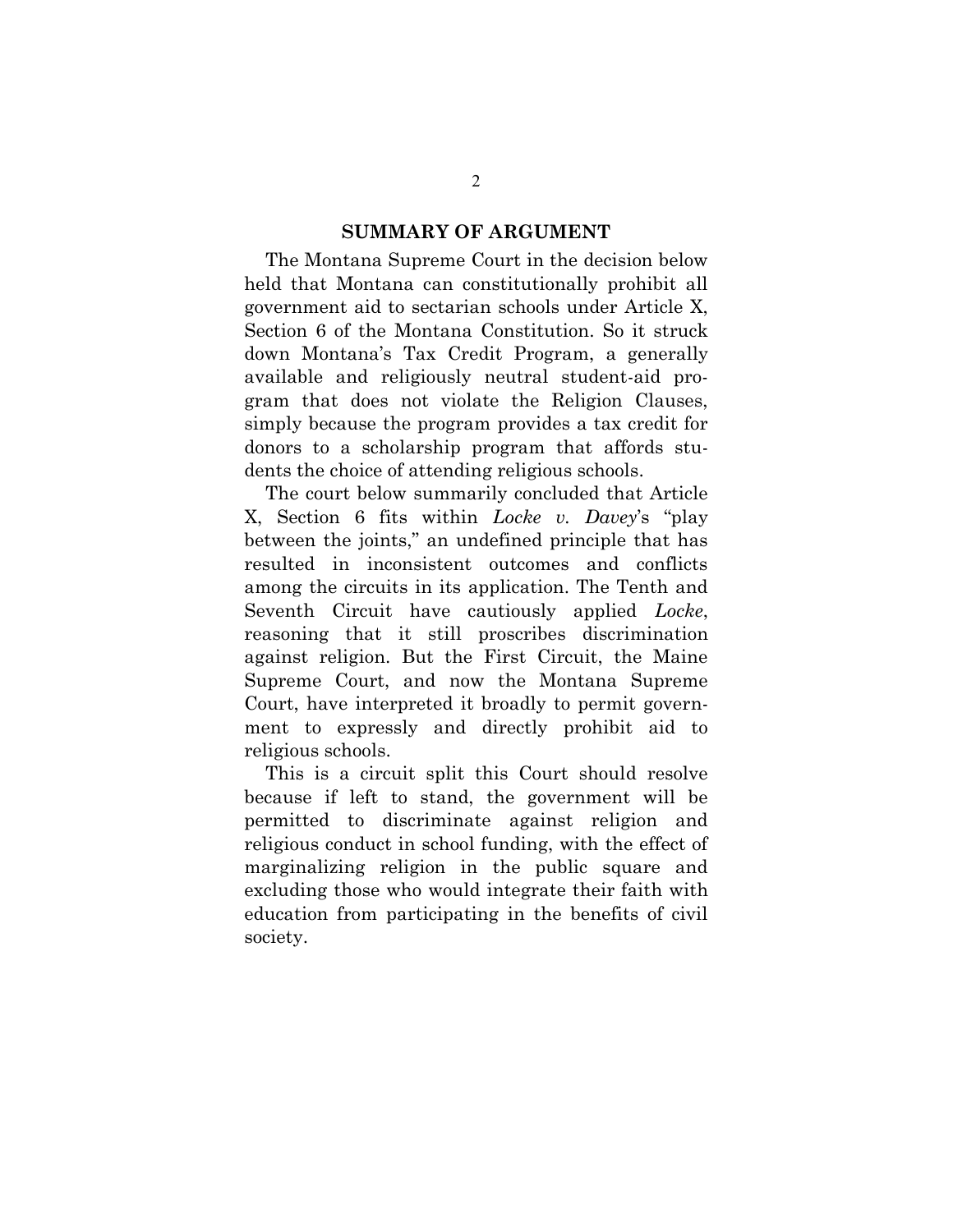#### **ARGUMENT**

### <span id="page-7-0"></span>**I. The Interplay Between the Religion Clauses as Articulated in** *Locke* **Has Created a Conflict in the Courts Below.**

This Court has long recognized that an interplay exists between the First Amendment's Establishment Clause and Free Exercise Clause (collectively "the Religion Clauses"). In *Walz v. Tax Comm'n,* the Court acknowledged that it "has struggled to find a neutral course between the two Religion Clauses, both of which are cast in absolute terms, and either of which, if expanded to a logical extreme, would tend to clash with the other." 397 U.S. 664, 668-669 (1970). This struggle was recently confirmed in *Locke v. Davey*, where the Court observed that the Religion Clauses "are frequently in tension," 540 U.S. 712, 718 (2004), and a year later in *Cutter v. Wilkinson*, where the Court again stated that "[w]hile the two Clauses express complementary values, they often exert conflicting pressures." 544 U.S. 709, 719 (2005).

The Court's modern solution to addressing this struggle has been to recognize a "play at the joints" between the Religion Clauses that can form the basis for upholding certain state laws implicating the Clauses. In doing so, the Court reasoned that "there are some state actions permitted by the Establishment Clause but not required by the Free Exercise Clause." *Locke*, 540 U.S. at 718*. See also Trinity Lutheran Church of Columbia, Inc. v. Comer*, 137 S. Ct. 2012, 2019 (2017) ("we have recognized that there is 'play in the joints' between what the Establishment Clause permits and the Free Exercise Clause compels.").

The *Locke* case involved a Washington's scholarship program that prohibited awarding government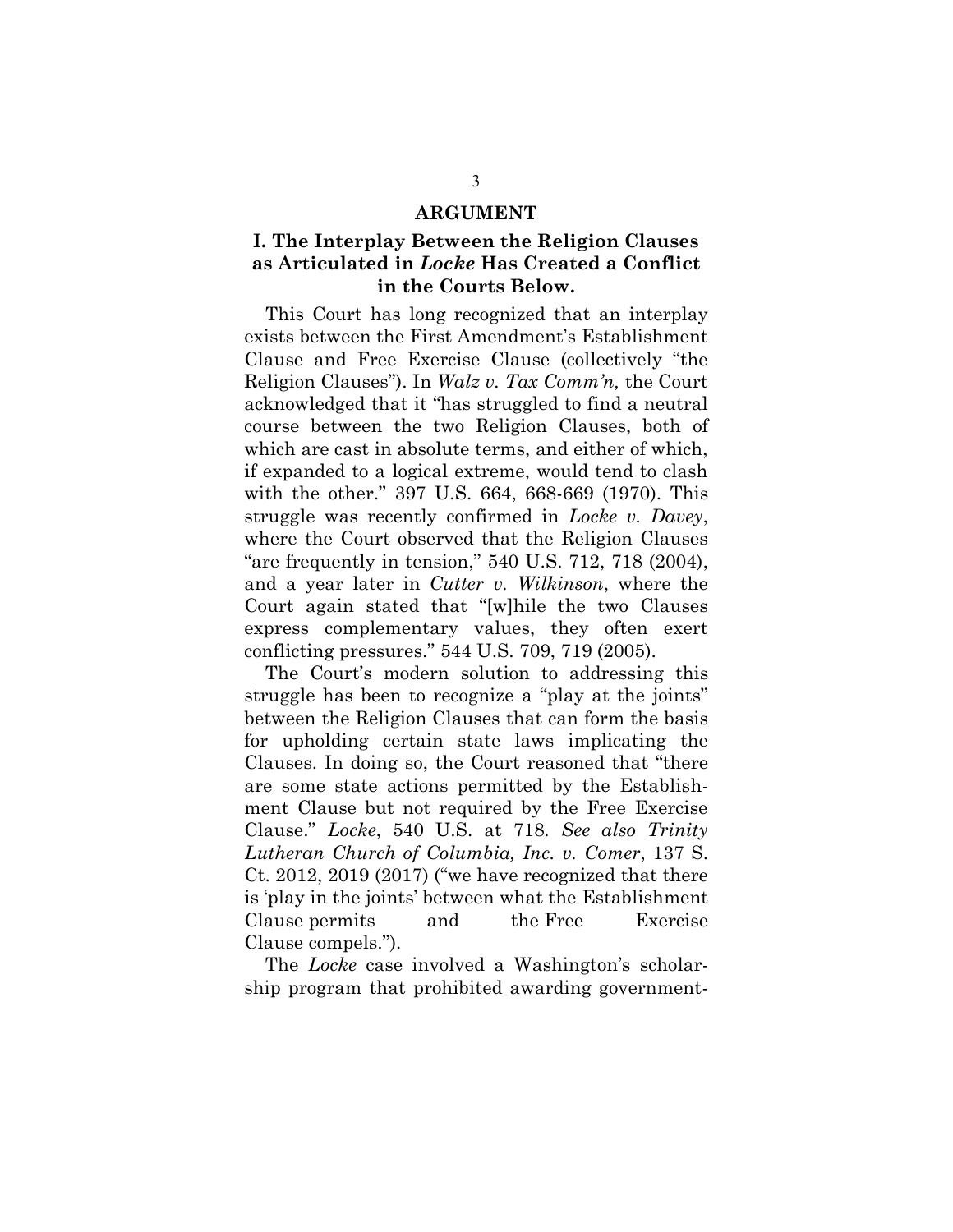sourced scholarship funds to students pursuing a degree in devotional theology. *Locke*, 540 U.S. at 715. The Court reasoned that, on the one hand, the link between government spending and religious training was broken by independent choice, avoiding implicating the Establishment Clause. *Id.* at 719. On the other, it reasoned that the state's anti-establishment interests were compelling and the law narrowly tailored such that the Free Exercise Clause was not violated. *Id.* at 722-24. So the program fit between "the joints" of the Religion Clauses. *Id.* at 719.

This "play at the joints" has no clear, definitive parameters, however. As Justice Scalia, joined by Justice Thomas, observed in dissent in *Locke*, this "principle" of "play at the joints" is a principle that is "not so much a legal principle as a refusal to apply *any* principle when faced with competing constitutional directives," *Locke,* 540 U.S. at 728. It leaves the door open for states to "discriminate a little bit each way and then plead 'play in the joints' when haled into court." *Id.* at 728. Because it lacks definition, the "play at the joints" principle is not applied only "when it was a close call whether complying with one of the Religion Clauses would violate the other." *Id.* at 728. Instead, it has been applied inconsistently among the circuits, including the court below. The resulting split is one this Court should resolve.

<span id="page-8-0"></span>**A. The Establishment Clause Requires Secular Purpose and Neutrality and Proscribes Coercion and Excessive Entanglement, Which Montana's Student Aid Program Satisfies.**

On one side of the Religion Clause "joint" is the Establishment Clause. This Clause states that "Congress shall make no law respecting an estab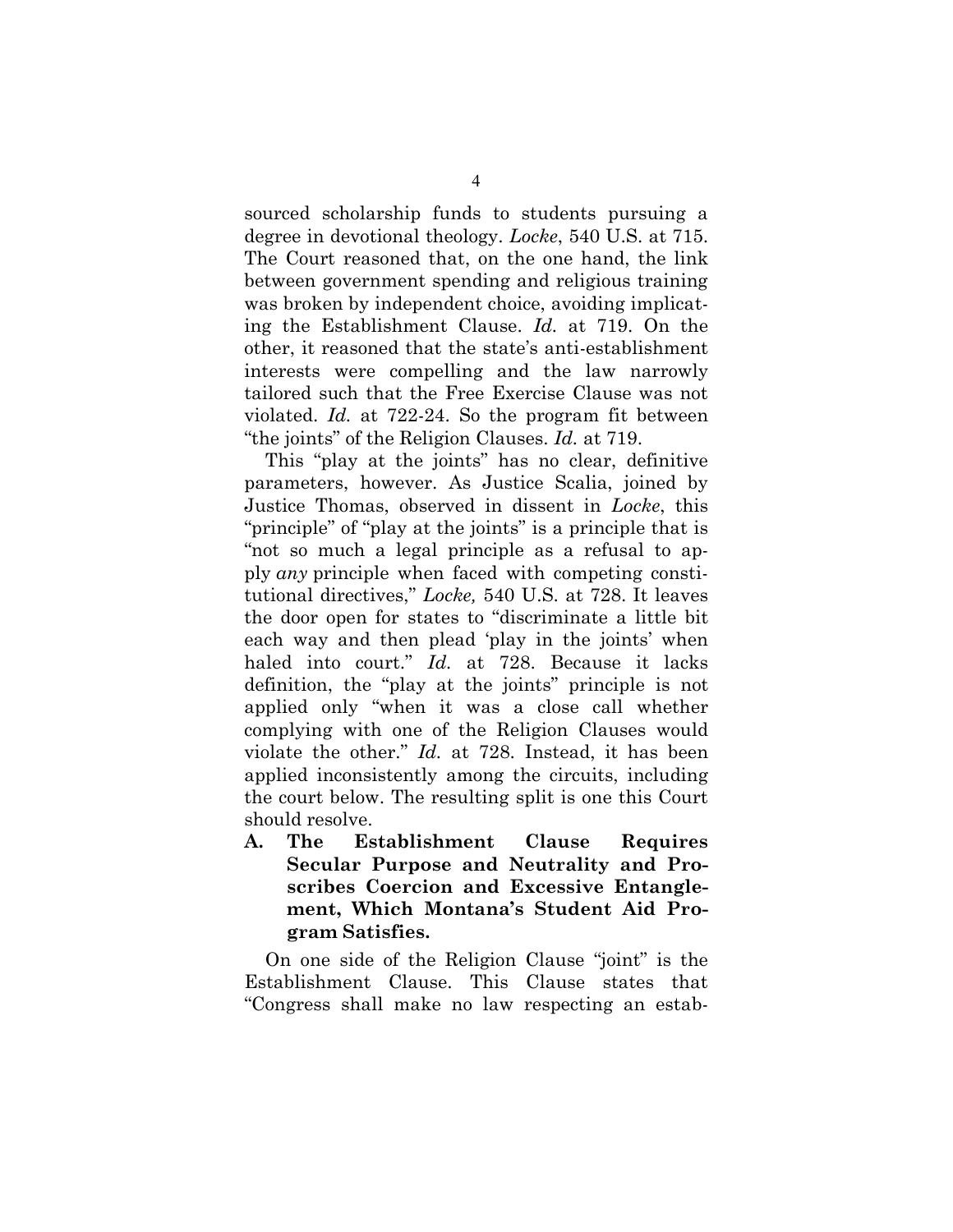lishment of religion," U.S. Const., Amend. I, and its application is governed by several tests. 2

In *Lemon v. Kurtzman*, 403 U.S. 602 (1971), the Court identified a three-part test to assess whether a law violated the Establishment Clause. First, the law in question must serve a secular purpose. *Id.* at 612. Second, the primary effect of the law must neither advance nor inhibit religion. *Id.* at 612. And last, the law must not foster excessive entanglement of religion. *Id.* at 613. In *Allegheny v. ALCU*, 492 U.S. 573 (1989), Justice O'Connor, casting the deciding vote, adopted the "reasonable observer" test, finding government actions unconstitutional where reasonable observer would believe that they endorse or disapprove religion. *Id.* at 631. And in *Lee v. Weisman*, 505 U.S. 577 (1992), the Court used the "coercion" test, which reviews as a preliminary

545 U.S. 677, 686 (2005).

<sup>2</sup> *See* Anita Y. Woudenberg, *Propagating a Lemon: How the Supreme Court Establishes Religion in the Name of Neutrality*, 7 First Amend. L. Rev. 307, 315-24 (2009) (discussing modern Supreme Court jurisprudence surrounding the Establishment Clause and arguing for a more clear, consistent test). As the Court stated in *Van Orden v. Perry*:

Over the last 25 years, we have sometimes pointed to *Lemon v. Kurtzman* as providing the governing test in Establishment Cause challenges. Compare *Wallace v Jaffree*, 472 U.S. 38 [ ] (1985) (applying *Lemon*), with *Marsh v. Chambers,* 463 U.S. 783 [ ] (1983) (not applying *Lemon*). Yet, just two years after *Lemon* was decided, we noted that the factors identified in *Lemon* serve as "no more than helpful signposts." *Hunt v. McNair,* 413 U.S. 734 [ ] (1973). Many of our recent cases simply have not applied the *Lemon* test. See, *e.g.*, *Zelman v. Simmons-Harris,* 536 U.S. 639 [ ] (2002); *Good News Club v. Milford Central School*, 533 U.S. 98 [ ] (2001). Others have applied it only after concluding that the challenged practice was invalid under a different Establishment Clause test.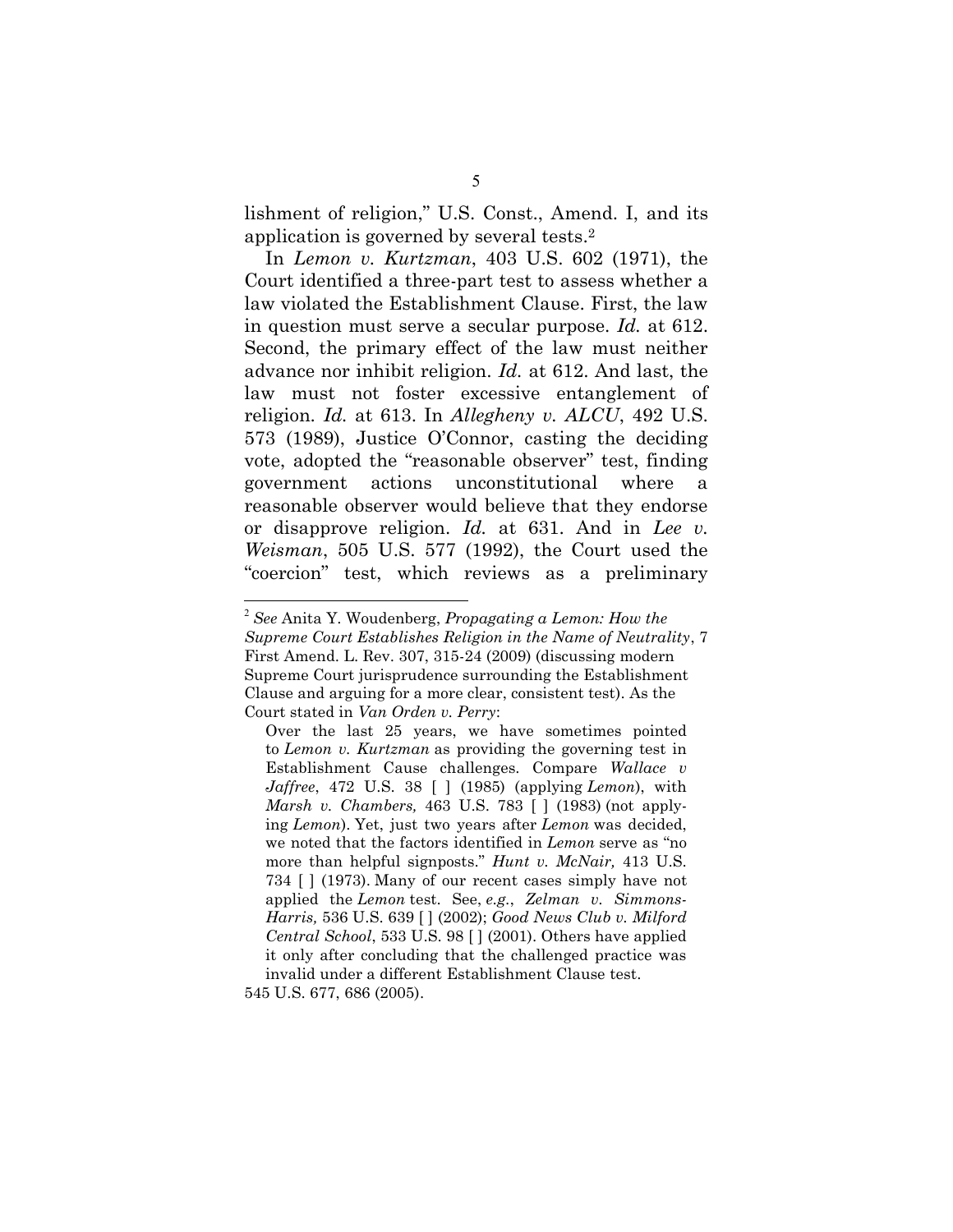question whether the government is coercing the support or participation in religion or its exercise. *Id.*  at 587, 592.

Montana's student-aid program steers clear of all of these concerns. As the *Locke* court made clear, a law permitting the award of scholarship funds to devotional theology students would not violate the Establishment Clause because "the link between government funds and religious training is broken by the independent and private choice of recipients." *Locke*, 540 U.S. at 719. Montana's student-aid program does not even directly involve the government fisc<sup>3</sup> and instead simply provides a tax credit, capped at \$150, to donors who give to a participating private scholarship program. It poses no Establishment Clause concerns.

### <span id="page-10-0"></span>**B. The Free Exercise Clause Requires General Applicability and Neutrality, Which Montana's Student Aid Program Satisfies.**

On the other side of the Religion Clause "joint" is the Free Exercise Clause. The Clause states that "Congress shall make no law ... prohibiting the free exercise thereof [of religion]," U.S. Const., Amend. I. As laid out in Petitioner's brief, this Court's most recent Free Exercise Clause jurisprudence identifies three fundamental criteria in *Trinity Lutheran*. Pet. at 26. The government "may not discriminate against 'some or all religious beliefs.' Nor may a law regulate or outlaw conduct because it is religiously motivat-

<sup>3</sup> Indeed in *Ariz. Christian Sch. Tuition Org. v Winn*, the Court held that Arizona's student-aid program—a program substantially similar to Montana's—did not implicate the Establishment Clause because its tax credits relate to how taxpayers spend their own money and not to money the State has collected from taxpayers. 563 U.S. 125, 142-44 (2011).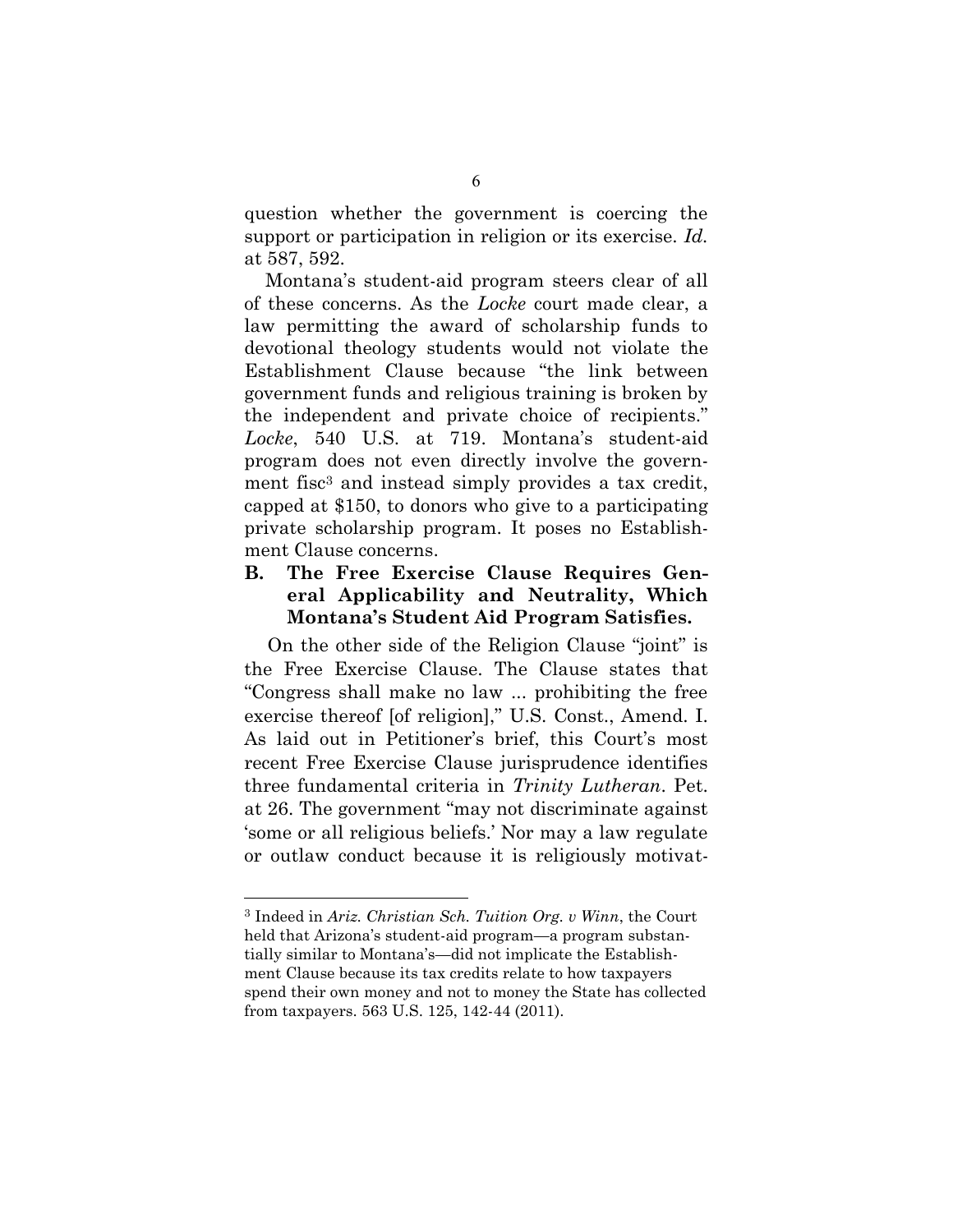ed." *Id.* at 2021 (quoting *Church of Lukumi Babalu Aye, Inc. v. City of Hialeah,* 508 U.S. 520, 532 (1993)). Pet. at 26. And it may not impose "special disabilities on the basis of religious status." *Trinity Lutheran*, 137 S. Ct. at 2021*.* 

The Court expressly stated that *Trinity Lutheran*  was not addressing student aid programs like Montana's. Pet. at 26 (citing *Trinity Lutheran*, 137 S. Ct. at 2024 n. 3, which states: "This case involves express discrimination based on religious identity with respect to playground resurfacing. We do not address religious uses of funding or other forms of discrimination."). However, Montana's student-aid program satisfies the criteria identified in *Trinity Lutheran*. The program applies uniformly to all "qualified education providers," regardless of religious affiliation. *See* App. 10-11. And it neither discriminates against religious beliefs nor outlaws religious conduct. App. 10-11. *See Trinity Lutheran,*  137 S. Ct. at 2020 ("[W]hen this Court has rejected free exercise challenges, the laws in question have been neutral and generally applicable without regard to religion."). Montana's student-aid program does not implicate Free Exercise concerns.

<span id="page-11-0"></span>**C. Lower Courts Have Used** *Locke* **to Resolve the Interplay Between the Religion Clauses, With Conflicting Results.**

Nevertheless, the court below concluded that Montana's student-aid program was unconstitutional. It arrived at this conclusion by summarily upholding Article X, Section 6 of Montana's Constitution under *Locke*, App. at 16, and then finding the student-aid program violated that state constitutional provision, App. 16-17.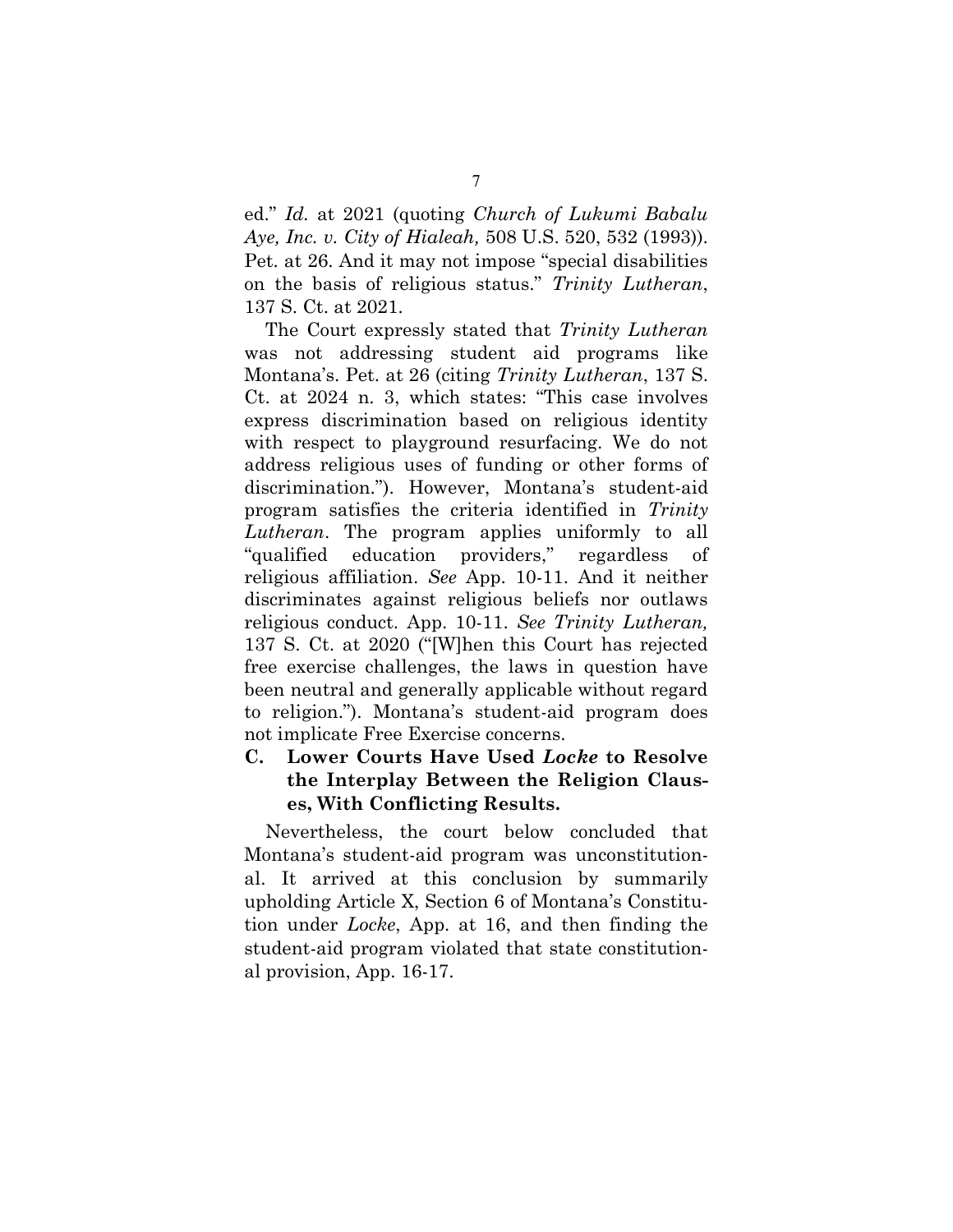Article X, Section 6 of the Montana Constitution states:

(1) The legislature, counties, cities, towns, school districts, and public corporations shall not make any direct or indirect appropriation or payment from any public fund or monies, or any grant of lands or other property for any sectarian purpose or to aid any church, school, academy, seminary, college, university, or other literary or scientific institution, controlled in whole or in part by any church, sect, or denomination.

(2) This section shall not apply to funds from federal sources provided to the state for the express purpose of distribution to non-public education.

App. 17. Interpreting the provision to proscribe *any* state aid to sectarian schools, <sup>4</sup> the Court pointed to *Locke*'s "play at the joint" principle as self-evident justification for such a sweeping religious proscription. App. 16. Then, reasoning that Montana's student-aid program was contrary to Article X, Section 6, the court below struck down the program in its entirety. App. 31.

As Petitioners show in their opening brief, the decision below is just the latest in an ever-growing conflict among lower courts that *Locke* has exacerbated. Pet. at 30-32. In following the Court's lead in acknowledging the "play at the joints" between the Religion Clauses, lower courts have been left to their own devises to address that tension under *Locke*, with conflicting results.

<sup>4</sup> The court below goes to great lengths to show how Article X, Section 6 is considerably more sweeping than other state's religious funding exceptions. *See infra* Part II.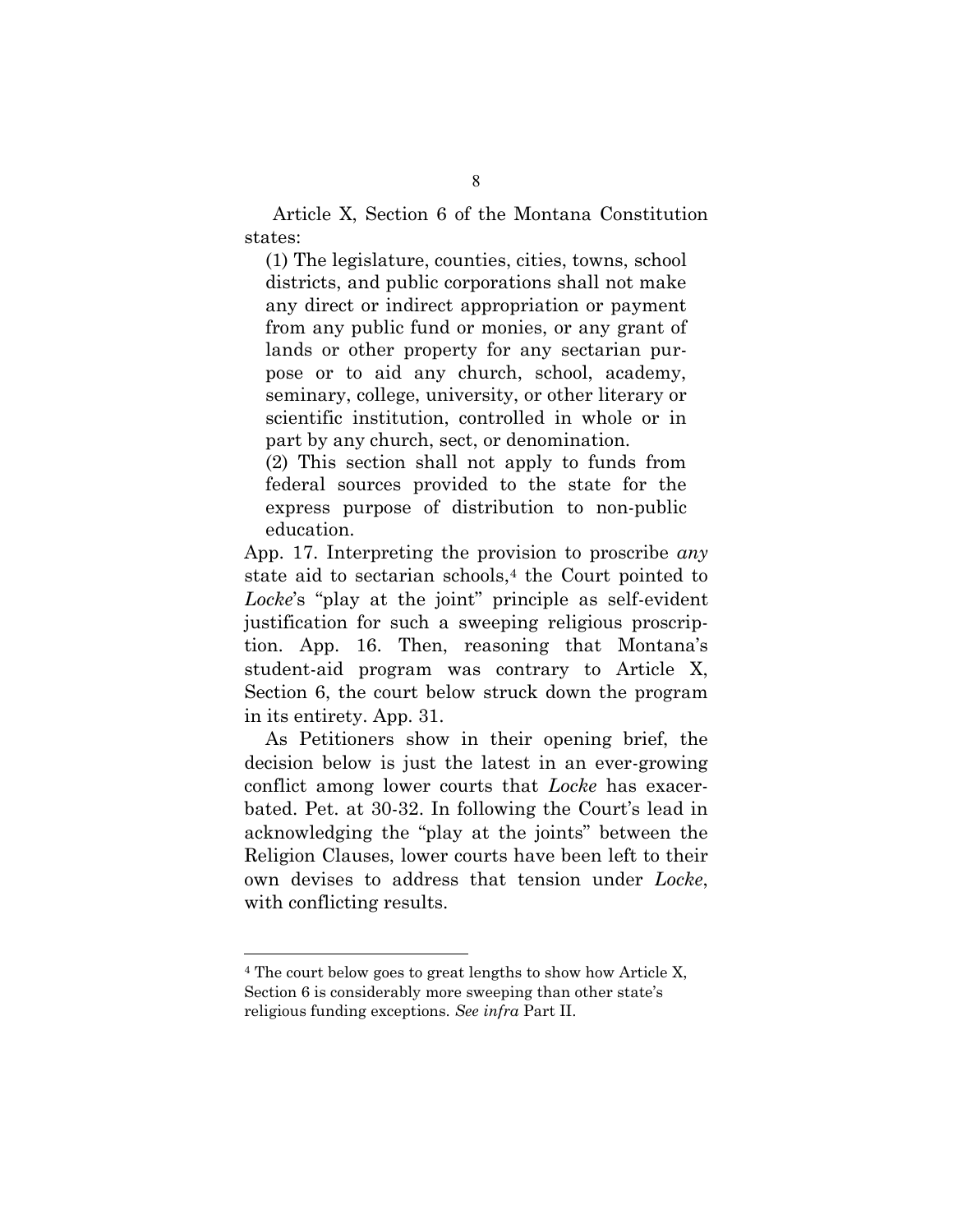The Tenth Circuit, acknowledging that "[t]he precise bounds of the *Locke* holding … are far from clear," reasoned that while it was "disinclined to think that *Locke* is confined to its facts," it could not conclude that "that *Locke* subjects all 'state decisions about funding religious education' to no more than 'rational basis review.'" *Colo. Christian Univ. v. Weaver*, 534 F.3d 1245, 1254-1255 (10th Cir. 2008). Under this framework, it struck down a Colorado student-aid program that excluded "pervasively sectarian" schools. *Id.* at 1250, 1269.

Likewise, the Seventh Circuit struck down a University of Wisconsin student activity fund exclusion for religious activities because *Locke* still requires "that the state's program not evince hostility to religion" when determining "how to use funds over which it had retained plenary control." *Badger Catholic, Inc. v. Walsh*, 620 F.3d 775, 780 (7th Cir. 2010).

But the First Circuit read *Locke* "more broadly: the decision there recognized that state entities, in choosing how to provide education, may act upon their legitimate concerns about excessive entanglement with religion, even though the Establishment Clause may not require them to do so." *Eulitt v. Me. Dep't of Educ.*, 386 F.3d 344, 355 (1st Cir. 2004). So "[i]t follows inexorably that we must apply rational basis scrutiny to the lines that the Maine statute actually draws." *Id.* at 356 (citing *Locke*, 124 S. Ct. at 1312 n.3). The First Circuit found Maine's exclusion of "sectarian" schools from a scholarship program for students constitutional under the Religion Clauses. *Eulitt*, 386 F.3d at 356.

The Maine Supreme Court followed suit, concluding that Maine's exclusion of "sectarian" schools from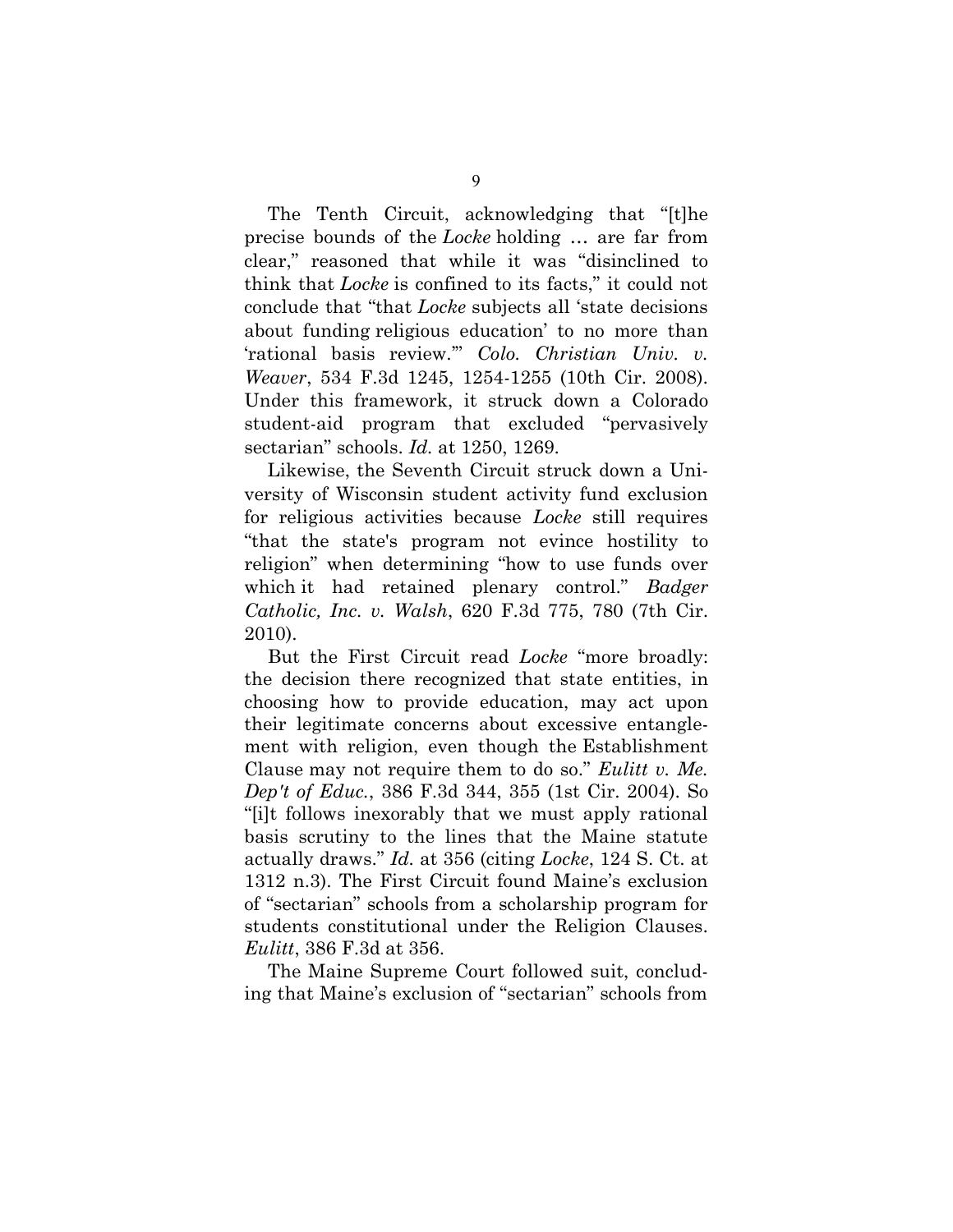its school voucher program was constitutional because, while "the State may be permitted to pass a statute authorizing some form of tuition payments to religious schools … *Locke* and *Eulitt* hold that it is not compelled to do so," and so the program "falls within the 'play in the joints' between the two religion clauses." *Anderson v. Town of Durham*, 895 A.2d 944, 961 (Me. 2006).

The court below joined the First Circuit and Maine Supreme Court, further cementing this circuit split.

A robust and conflicting body of case law exists in the lower courts on the question of whether governments may proscribe student-aid programs that afford students the choice of attending religious schools. *See Morris Cty. Bd. of Chosen Freeholders v. Freedom from Religion Found.,* 139 S. Ct. 909, 911 (2019) (Kavanaugh, J., concurring). This Court should grant certiorari to resolve this conflict among the circuits.

### <span id="page-14-0"></span>**II. This Case Raises the Important Question of Whether Religion can be Marginalized in Civil Society, in Violation of the Equal Protection Clause.**

The court below explains in detail how Article X, Section 6 of the Montana Constitution is considerably more broad than other state's religious funding exceptions. Article X, Section 6, it held, prohibits not just the direct support of religious organizations or even "*the direct or indirect taking of money* from the public treasury," but *all* sectarian aid. App. 21-22 (emphasis in original). *Compare with Trinity Lutheran*, 137 S. Ct. at 2023 ("Washington's scholarship program went 'a long way toward including religion in its benefits.' *Locke*, 540 U. S., at 724, 124 S. Ct. 1307, 158 L. Ed. 2d 1. Students in the program were free to use their scholarships at 'pervasively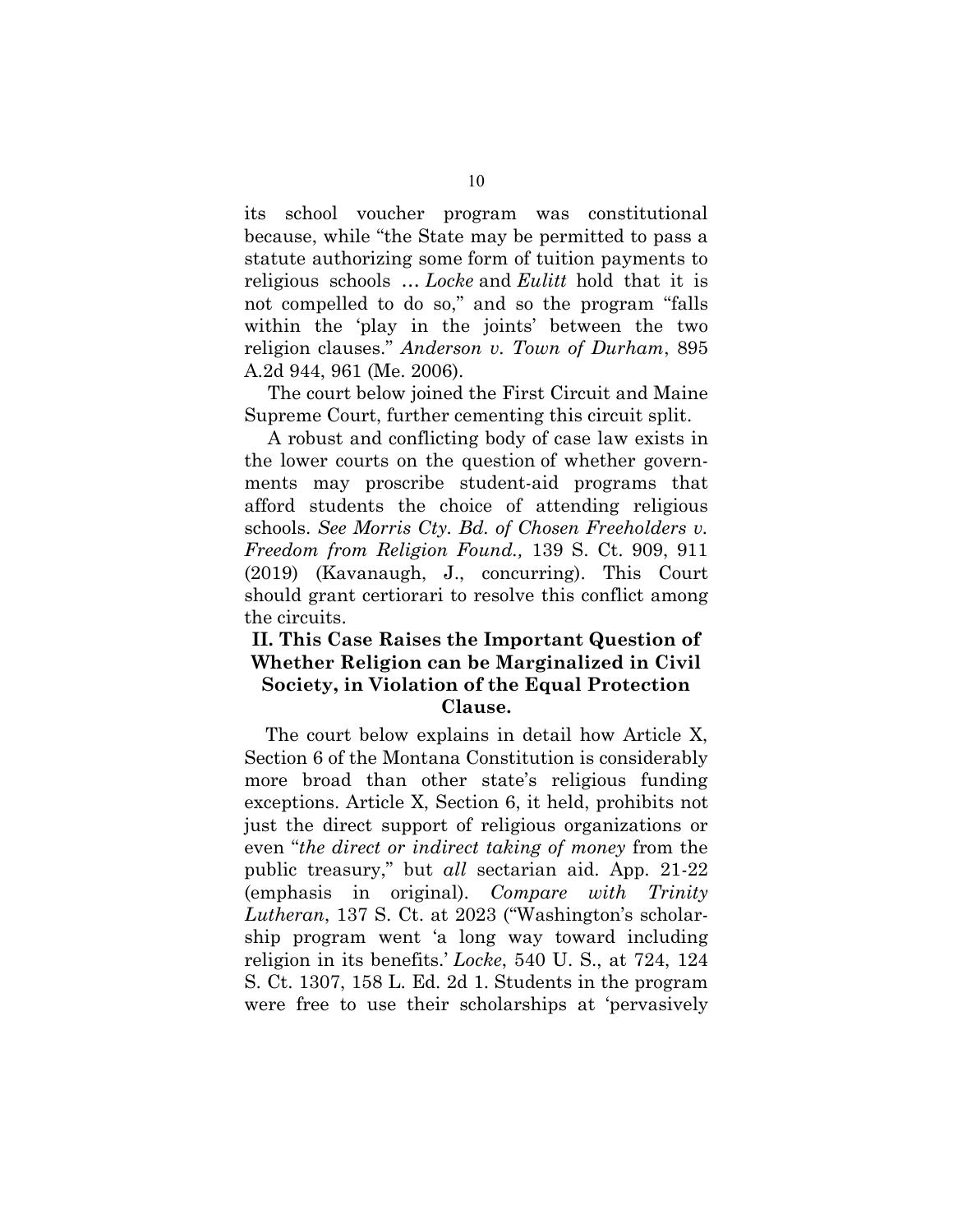religious schools.' *Ibid*."). The court below's interpretation construes Article X, Section 6 to mirror in scope the Blaine Amendment, an 1875 federal constitutional amendment proposed in Congress that was designed with clear animus towards Catholicism and its parochial school system by forbidding direct government aid to educational institutions with a religious affiliation.<sup>5</sup> Around forty states have similar, "sectarian" proscriptions in their state constitutions.<sup>6</sup>

Expansions of these provisions, like that undertaken in the court below, allows state governments to extend this religious discrimination and animus to not only all forms of Christianity but all religious conduct. This violates not only the Free Exercise Clause, but principles of equal protection: "government may not use religion as a basis of classification for the imposition of duties, penalties, privileges or benefits." *McDaniel* v. *Paty*, 435 U. S. 618, 639 (1978) (Brennan, J., concurring). As Justice Kavanaugh recently observed, "[u]nder the Constitution, the government may not discriminate against religion generally or against particular religious denominations. *See Larson* v. *Valente*, 456 U. S. 228, 244, 102 S. Ct. 1673, 72 L. Ed. 2d 33 (1982)." *Morris Cty.,* 139 S. Ct. at 909.

[A] law may not discriminate against 'some or all religious beliefs,' and 'a law targeting reli-

<sup>5</sup> Mark Edward DeForrest, *An Overview and Evaluation of State Blaine Amendments: Origins, Scope, and First Amendment Concerns*, 26 Harv. J.L. & Pub. Pol'y 551, 556-59 (2003).

<sup>6</sup> Patrick Loughery, Note, *Inhibiting Educational Choice: State Constitutional Restrictions on School Choice*, 30 Notre Dame J. L. Ethics & Pub Pol'y 449, 456 (2016) *See* DeForrest, *supra* note 5, at 554 n.14 (providing examples of state Blaine Amendments).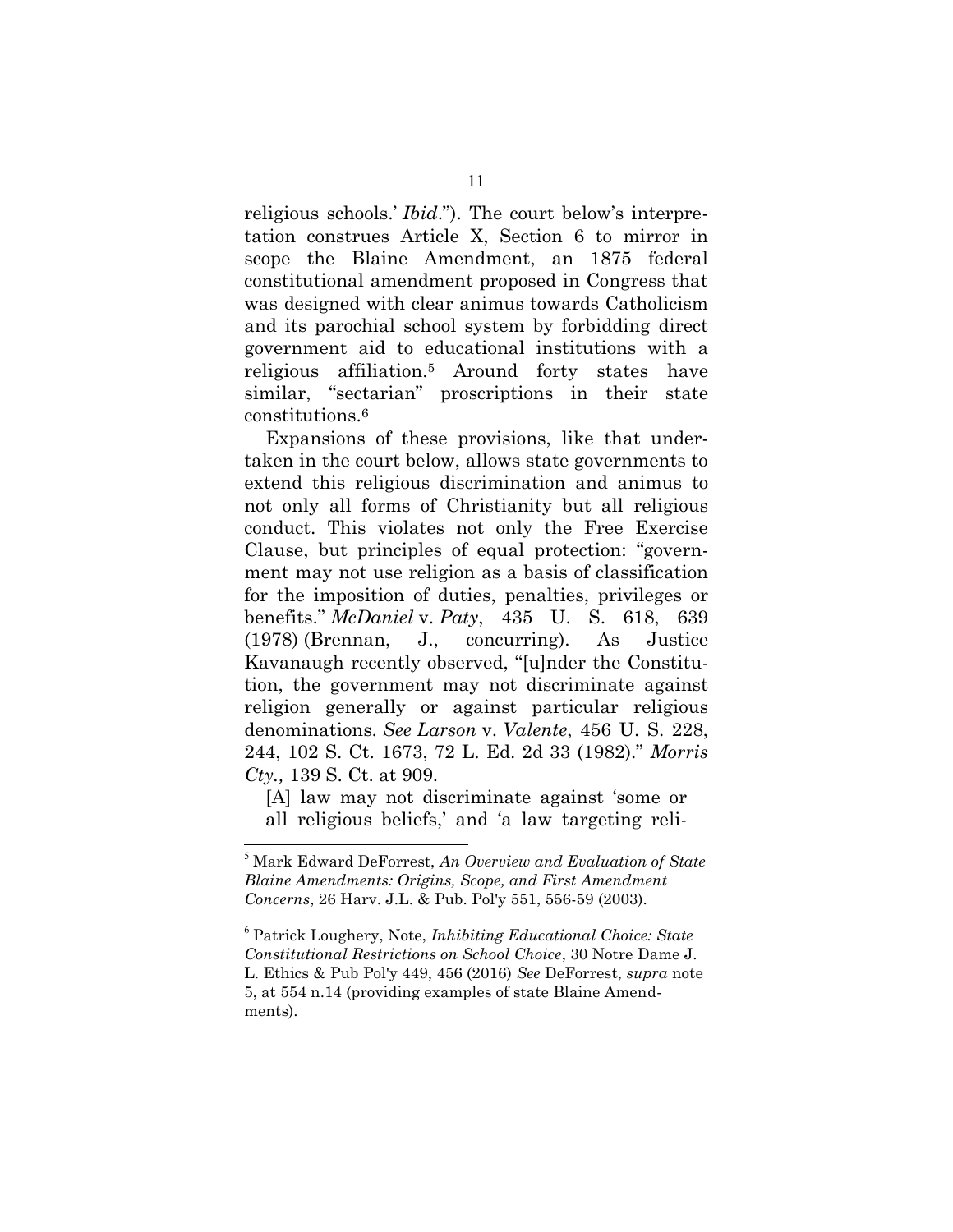gious beliefs as such is never permissible.' *Church of Lukumi Babalu Aye, Inc*. v. *Hialeah*, 508 U. S. 520, 532, 533, 113 S. Ct. 2217, 124 L. Ed. 2d 472 (1993). … the government may not 'impose special disabilities on the basis of . . . religious status.' *Employment Div., Dept. of Human Resources of Ore.* v. *Smith*, 494 U. S. 872, 877, 110 S. Ct. 1595, 108 L. Ed. 2d 876 (1990).

*Id.* at 910. "Discriminating against religious schools because the schools are religious "is odious to our Constitution.'" *Id.* at 910 (quoting *Trinity Lutheran*, 137 S. Ct. at 2024).

The effect of this discrimination is to marginalize religion, and those religious individuals who actively seek to integrate their faith into their daily life, in civil society. As the Court in *Locke* recognized, "[t]he indignity of being singled out for special burdens on the basis of one's religious calling is so profound that the concrete harm produced can never be dismissed as insubstantial." *Locke*, 540 U.S. at 731 (emphasis in original). The same is true for students and parents who choose religious private education. Religious individuals who, like every other citizen, participate in the burdens and obligations of our civil society are now being excluded from participating in any corollary benefits of that social contract that would otherwise inure to them simply because they choose to integrate their religious faith in their education and daily life. Parents are placed in the position of exercising their fundamental right to raise their children according to their religious tenets and beliefs, *Troxel v. Granville*, 530 U.S. 57, 66 (2000), with the financial reality that they will be on their own in doing so where others lacking those convictions are not. Pet. at 34.